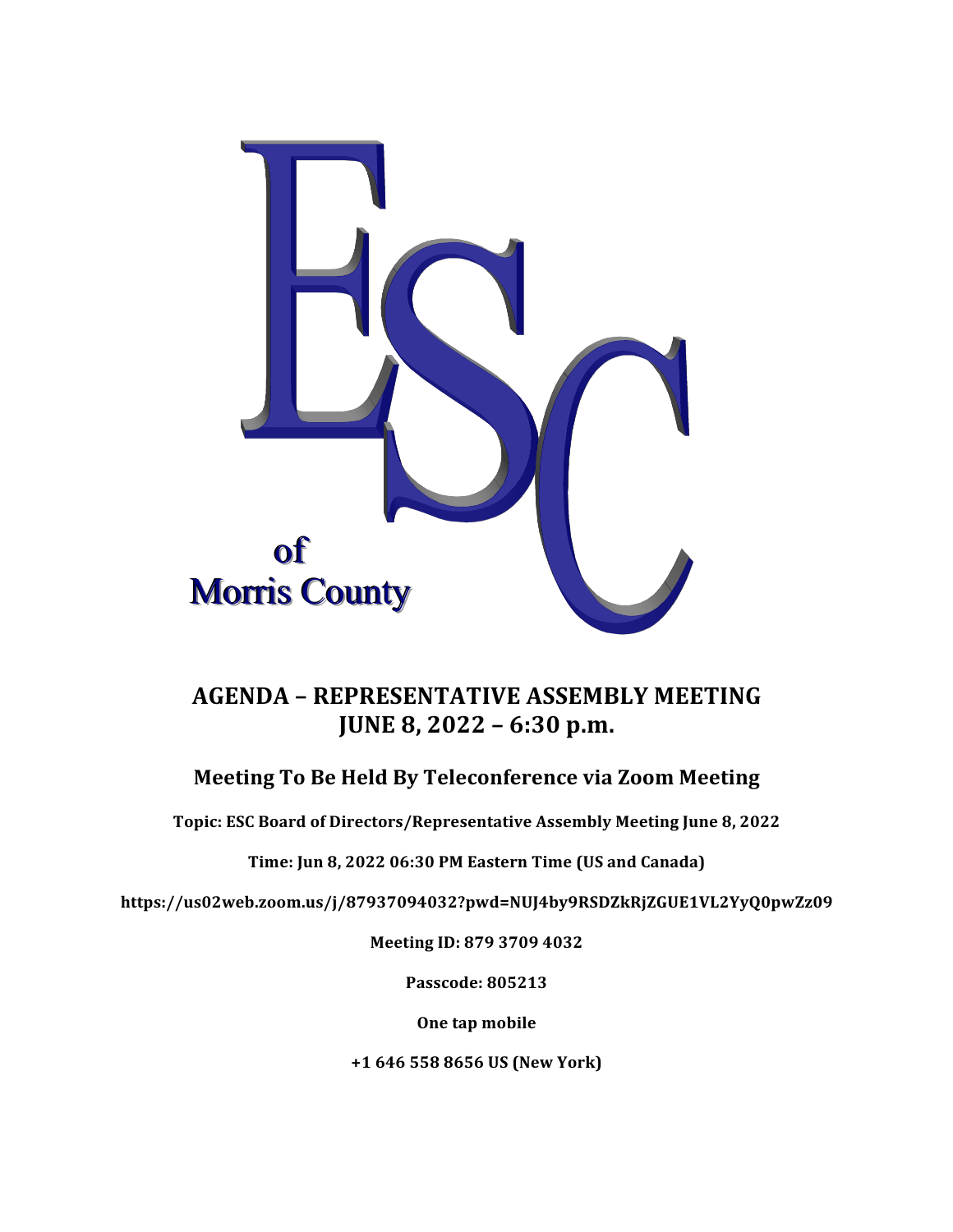#### **EDUCATIONAL SERVICES COMMISSION OF MORRIS COUNTY P.O. Box 1944, Morristown, NJ 07962-1944 (973) 540-8844 AGENDA –REPRESENTATIVE ASSEMBLY MEETING JUNE 8, 2022**

#### **CALL TO ORDER**

Catarina Bilotta, Business Administrator/Board Secretary will call the Representative Assembly of the Educational Services Commission of Morris County to order by Zoom teleconference, June 8, 2022 at 6:30 pm.

## **ROLL CALL**

| <b>Morris County Districts</b>    |                            |
|-----------------------------------|----------------------------|
| *Irene LeFebvre                   | <b>Boonton Town</b>        |
| *Barry Brantner                   | <b>Boonton Township</b>    |
| <b>Heather Oguss</b>              | <b>Butler Borough</b>      |
| <b>Brad Smith</b>                 | District of the Chathams   |
| Sara Kalashian                    | <b>Chester Township</b>    |
| Kathleen Gould                    | Denville Township          |
| *Scott Miller                     | Dover Town                 |
| Sean Sullivan                     | East Hanover Township      |
| Yvonne Cali                       | Florham Park               |
| Deborah Davis                     | Hanover Park Regional      |
| Carol Tognetti                    | Hanover Township           |
| *Richard Bruno                    | <b>Harding Township</b>    |
| *Amy Gould                        | Jefferson Township         |
| Jean Donaldson                    | Kinnelon Borough           |
| Jennifer Aiello                   | Lincoln Park Borough       |
| *Karen Nyquist                    | Long Hill Township         |
| *Richard Bruno                    | Madison Borough            |
| <b>Barry Haines</b>               | Mendham Borough            |
| Aadithya Thayyar                  | Mendham Township           |
| *Diane Morris                     | Mine Hill Township         |
| *Joseph Daughtry                  | Montville Township         |
| Hanna Roth Starr                  | Morris County Votech       |
| *Michael Bertram                  | Morris Hills Regional      |
| *Amy Lyons                        | Morris Plains Borough      |
| *Melissa Spiota                   | Morris School District     |
| Rachel Byrne                      | Mount Arlington Borough    |
| *Anthony Giordano                 | Mount Olive Township       |
| Joe Chang                         | Mountain Lakes Borough     |
| Kerri Santalucia                  | Netcong Borough            |
| *Judy Mayer                       | Parsippany-Troy Hills      |
| *Greg MacSweeney                  | Pequannock Township        |
| <b>Christine Petrat</b>           | Randolph Township          |
| Katie Miceli                      | Riverdale Borough          |
| Alexis Piombino                   | Rockaway Borough           |
| *Lisa Mezik                       | Rockaway Township          |
| Carol Scheneck                    | Roxbury Township           |
| Jessica DeCicco                   | <b>Washington Township</b> |
| <b>Suzanne Bliesath</b>           | West Morris Regional       |
| Paul Breda                        | <b>Wharton Borough</b>     |
| *(Denotes incumbent board member) |                            |

nty Districts **Out of County Districts** Robert Koroski, Andover Regional Lauren Grecco, Bloomingdale Julie Lucente, Byram Township hams Daria Hill, Great Meadow Marie Bilik, Green Township Bethany Summers, North Warren Reg Kim Bragg, Sparta ship Gilbert Muscatello, Stanhope Catherine Kazan, Wayne Township